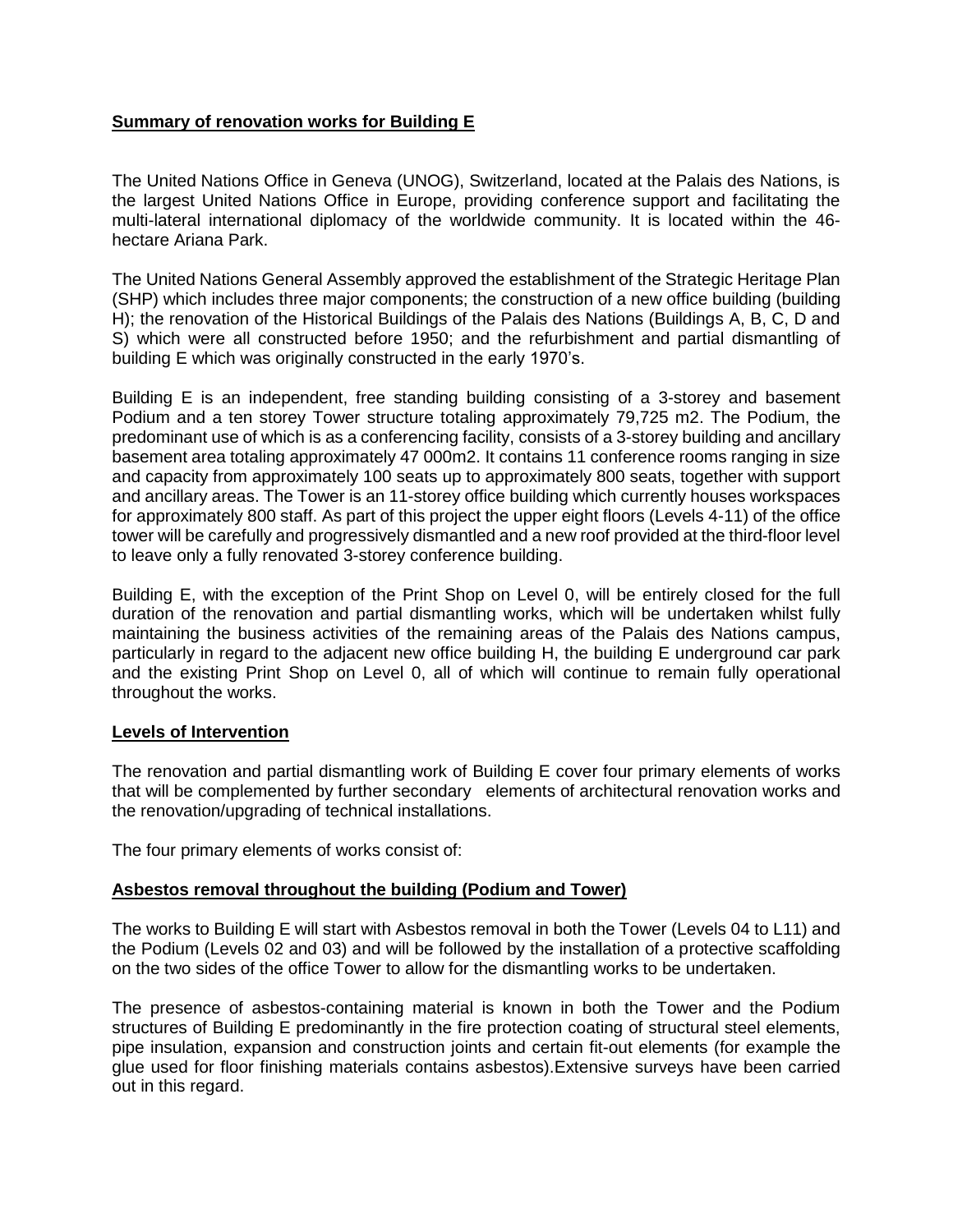In the Tower, structural beams of Levels 11 to 4 and half of the primary and secondary beams on the ceiling at L03 will be treated for asbestos removal. In the Podium section, the fire coating of the steel framing on the ceiling at L02 also contains asbestos, except for the conference rooms and a small area over the Serpent bar. For these elements, the depollution operations will start by dismantling the suspended ceiling in order to access to the contaminated elements.

Measures for asbestos removal and demolition works will comply with SuvaPro requirements.

### **Dismantling of 8 levels of the Tower and construction of a new roof slab at top of Level 3**

Dismantling works will start after asbestos is removed at all floor levels. The structure to be dismantled is made of steel frame, composite steel deck floors with concrete topping and reinforced concrete cores and corresponds to an area of approximately 20,624 m2 or a volume of approximately 69'300 m<sup>3</sup>.

Before structural dismantling, all heating, plumbing, ventilation installations as well as electrical and data infrastructure serving the 4th and higher floors of the Tower will be disconnected/dismantled, including the Plant Room and installations on the roof. All HVAC equipment (13 Air Handling Units, 1 Extractor) located in the plant room of the 11th floor as well as 3 Cooling Towers and 8 solar preheating panels positioned on the roof will be removed and disposed of prior to dismantling. 172 photovoltaic panels currently positioned on the roof of the Tower will also be removed and stored for re-installation on the new roof to be created at Level 3.

Dismantling will be carefully carried out floor by floor commencing from the roof level, steel and concrete debris will be removed by small machinery.

#### **Fire protection of the existing structure**

Following removal of asbestos fire protective materials, any areas of the structure which are to be fire protected up to modern building codes will be done using either board or spray applied modern fire protection materials.

## **Replacement of the entire Lake Side Façade**

Immediately after its construction in the early 1970's, the lakefront façade of Building E was recognized as an engineering achievement with its 13-metre high clear spanning glass panels among the largest ever made in Europe. The glass was held in place by a sophisticated suspension system. Due to the aging of the materials used in the installation (namely the glue) and in order to improve thermal efficiency and to meet modern safety requirements, these glass façade panels will be entirely replaced with laminated double-glazed insulating glass panels of the same size. This work is to be Contractor designed. The solar shading will also be renovated / replaced.

The further secondary elements of architectural renovation work to Building E correspond to an area of approximately 60,000 m2 and mainly consist of:

## **Conferencing Facilities**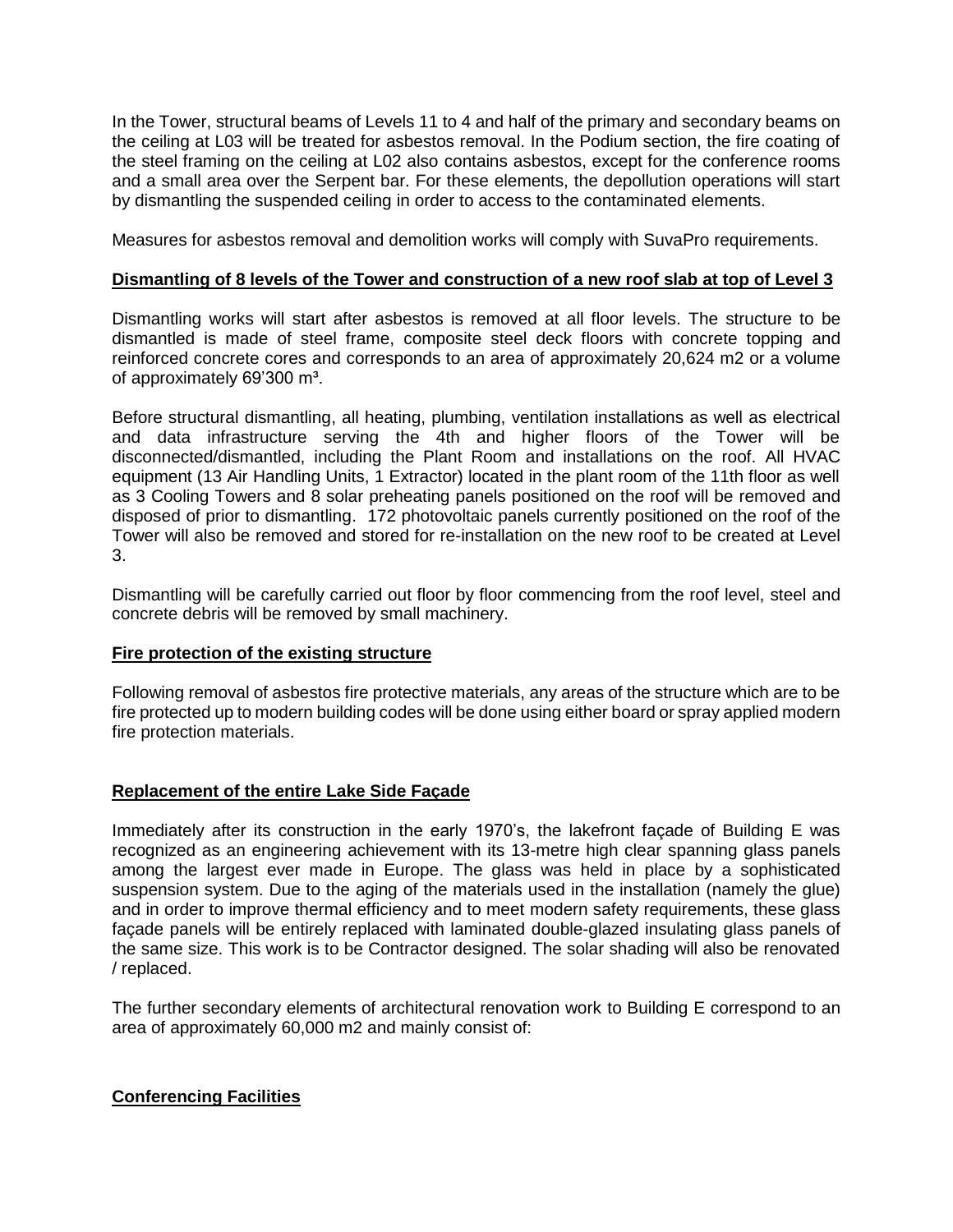Building E contains eleven conference rooms, the main four circular Conference Rooms each with a capacity in excess of 600 seats are:

- **Salle XVII** which was fully renovated by the United Arab Emirates in 2016;
- **Salle XVIII** which will be fully renovated as part of the SHP project is approximately 862 m2 and has a capacity of 641 seats, it will be renovated as a "preserved heritage room" to preserve the original interior scheme used in the construction of all the original large conference rooms. Audio visual installations will be upgraded to current specifications and the lights will be changed. Asbestos removal and additional fire protection for the metal frame will also necessitate dismantling and reinstallation of the original designed aluminum suspended ceiling light diffusers
- **Salle XIX** which was recently fully renovated by the State of Qatar and completed in 2019; and
- **Salle XX** (the Human Rights and Alliance of Civilizations room, which is utilized by the United Nations Human Rights Council), which was renovated in 2008 and the ceiling of which, is entirely covered with a sculpture created by the prominent contemporary Spanish artist Miquel Barceló consisting of many layers of coloured paints composed of pigments from across the globe, sprayed across the ceiling to create stalactites.

Rooms XVII, XIX and XX identified above, remain out of the scope of the project but are to be fully protected throughout the duration of the renovation and dismantling works to ensure they are not damaged. Of the remaining conference rooms in Building E, the following works are envisaged:

- **Salles XXI to XXVI**, these smaller conference rooms comprising between approximately 2,000m2 to 1,400 m2 in size, and located on the first floor will undergo only minor changes. Audio-visual installations and lighting fixtures will be up-graded and carpets will be changed to achieve fire code compliance.
- **Salle XXV** is approximately 264 m2 and has a capacity of 185 seats, it will also be renovated as a "preserved heritage room" to preserve the original interior scheme used in the building's construction. ed as a "witness room" for the smaller Conference Rooms. Only Lighting fixtures above the original designed aluminum ceiling grid will be improved, walls will also be treated for fire code compliance.
- **Salles XXII and XXIII** will be fitted out for the use of the Office of the High Commissioner for Human Rights (OHCHR) to replace the current facilities that they have in their current off-site location. The furniture will be adapted, and the podiums re-arranged to be fully accessible to persons with reduced mobility and to allow use for interpreters using sign language.

# **Internal reconfiguration of walls and partitions for various functions (offices, commercial areas, public areas).**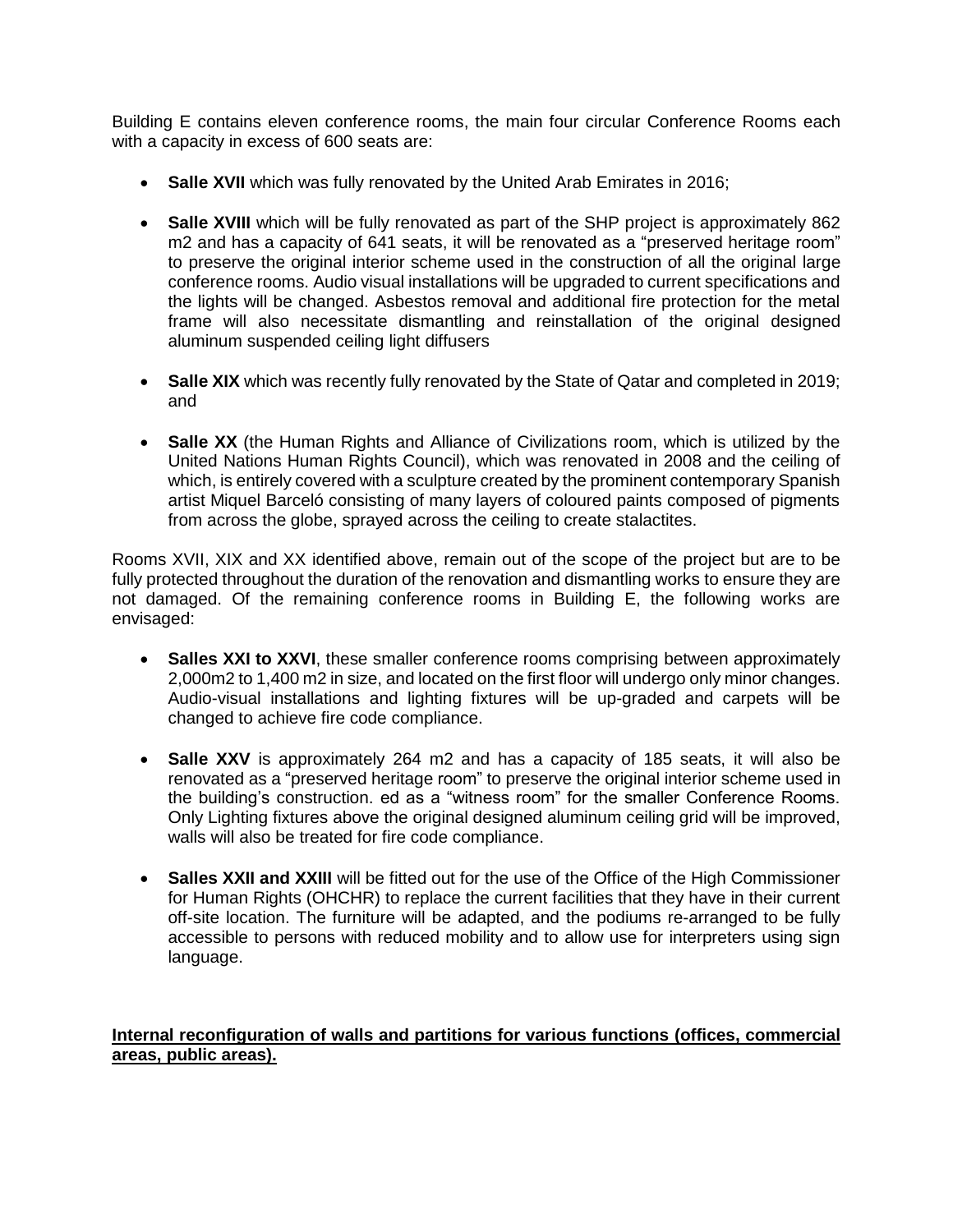To avoid having to move the heavy printing machinery, the Print Shop in Level 0 (occupying an area of approx. 2 500 m2) will remain functional throughout the Building E renovation works and minor electrical upgrade and architectural touch-up works will be carried out around the activities in this space. Maintaining the business activity of the Print Shop is an important requirement to be met during both demolition and renovation phases.

Approximately 500 m2 of catering spaces including the main Bar Serpent and the Pasta Bar on level 01 and the Bar Escargot on Level 02 will be refurbished with minimal intervention to comply with applicable accessibility and fire safety codes.

The remainder of the Building E floor area is predominantly comprised of public spaces that are to be upgraded only to a lesser extent to comply with applicable accessibility and fire safety codes.

### **Conference Support Spaces, Offices, Public Areas**

With the recent addition of Building H to site the Palais des Nations, Building E has gained a more centralized position in the overall Campus. This change has necessitated the consolidation of several amenities dispersed in others building of the Palais des Nations into a "shopping mall" of new commercial spaces, adding up to approximately 4,400 m2 which is located at Level 0 of Building E as part of the renovation works.

The corridor currently linking Building A and Building E will end in a new hallway in Level 0 of Building E. This hallway will be connected to Level 1 via two new escalators. A structural opening in the floor slab of Level 1 is to be formed to install these escalators and to extend the existing vertical escalators connection down a further level.

Approx. 820 m2 of office space and approx. 800 m2 of Conference support spaces will also be refurbished, with minimal structural work and minor or medium-level interventions (minor wall demolitions, replacement of electrical systems, renewal of suspended ceilings and floors, painting of walls, etc.). The remainder of Building E Tower floor area is composed of predominantly public spaces that are to be upgraded to comply with current accessibility and fire safety codes.

#### **Accessibility upgrade works.**

On Level 1, Conference Rooms XXII and XXV dedicated to the use of OHCHR will be renovated to achieve full accessibility. Furniture will be revised; stage ramps will be added. New accessible WCs will be created throughout the building. As in the rest of the Palais, interior and exterior accessible paths will be installed.

A specific Intercom System connecting lifts, disabled toilets, refugee areas and main entrances will be installed, and the accessibility of the lifts will be improved.

## **Fire zoning works** (creation of fire compartments, addition of fire-resistant partitions/doors).

New EI60 fire resistant walls and new EI30 fire doors will be installed in different key areas for the closure of the fire compartments.

Further secondary elements of works relating to the renovation and replacement of technical installations, again corresponding to an area of approximately 60,000 m2 include:

## **Mechanical, Engineering and Plumbing (MEP) Backbone**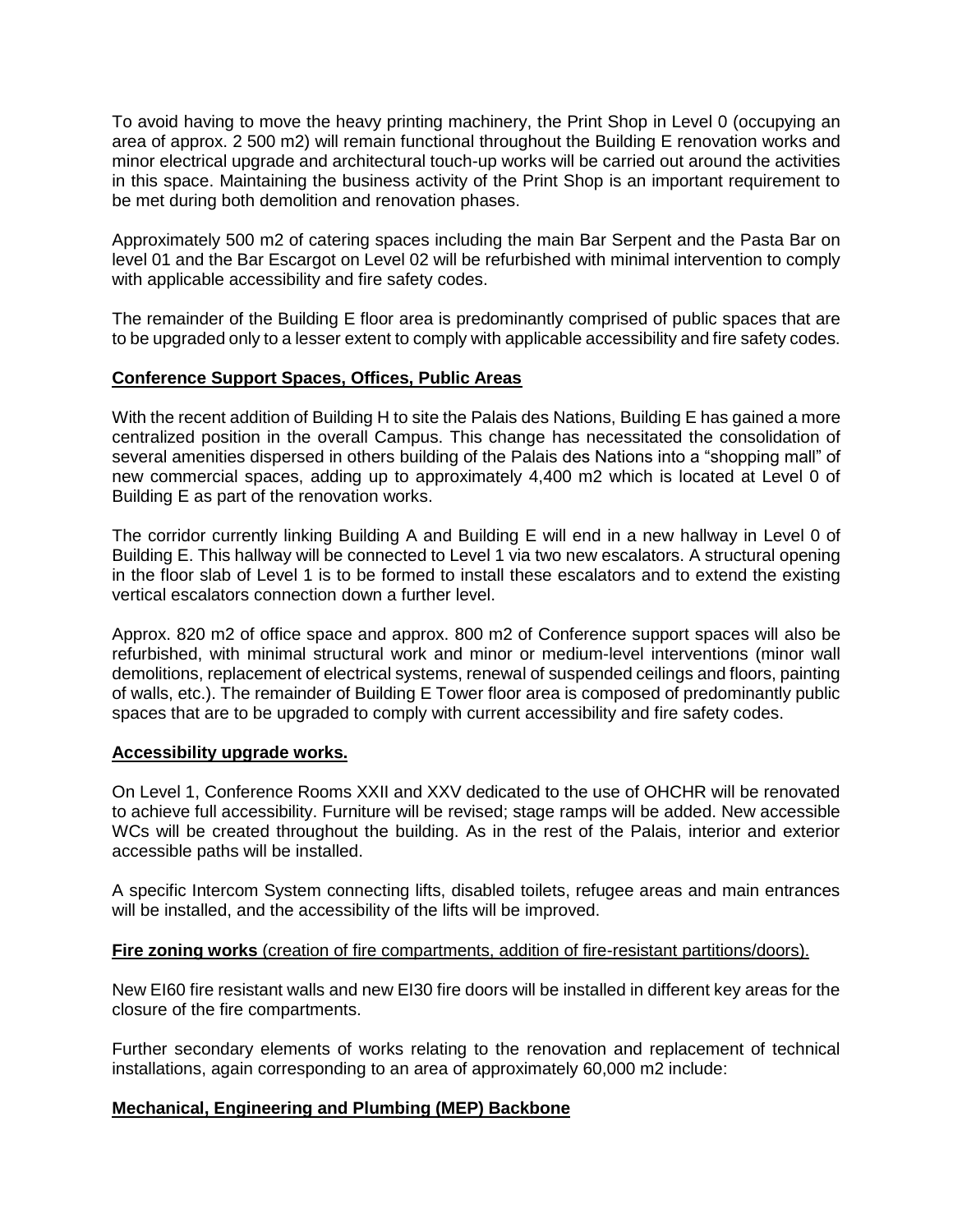From a technical point of view, one of the main objectives of the SHP project is to bring the Palais des Nations up to the current standards required for Swiss building code compliance. Consequently, the Renovation of the Building E includes the replacement and/or renovation of most of the mechanical, electrical and plumbing systems.

#### **Mechanical Systems**

Most of the existing secondary pipework distribution systems of Building E are to be replaced. Ventilation plant and distribution ductwork serving conference areas E shall be largely maintained as they currently are with local replacement and upgrades as necessary. Limited interventions to allow for code compliance are envisaged for Plant Rooms at basement level.

All Air Handling Units (AHU's) are to be replaced with modern Air Handling Systems with Heat Recovery Units. Ductwork is to be modified according to new areas to be serviced.

Control and regulation equipment in the Plant Rooms are to be linked to the existing BMS of the Palais in order to improve energy efficiency.

After re-construction of the ceiling slab and new roof of Level 3, new Hybrid Cooling Towers will be installed, and solar panels will be re-positioned. New connections/systems (wastewater column ventilation pipes, rain water drainage system) will be installed on the new roof.

### **Electrical Systems**

The existing medium-voltage (MV) cabling, switchgear and transformers are to be retained during the renovation of Building E. However, all the main low-voltage switchboards along with 90% of the radial feeds from the substations and main distribution boards shall be replaced. In addition, approximately 80% of the final distribution boards shall be replaced/upgraded or modified as well as most of the small power installations and the circuit systems that supply the lighting installations. Most of the electrical backbone and floor distribution cables will be changed as well as IT new infrastructure cables.

A new structured data cabling system shall be provided along with the creation of new technology rooms. No intervention is planned for the DATA Center, which is to be kept active during the entire works.

New Specific lighting fixtures are to be installed in most areas.

New Fire Alarm, Emergency Lighting, Public address/ voice alarm and lighting control systems are to be installed.

Central UPS power and distribution systems are to be provided and the UPS Room is to be relocated. The main power plants E and F are to go through major upgrading works. 172 photovoltaic panels removed from the 11th floor are to be re-installed on the new roof at level 3.

#### **Fire protection (active and passive measures)**